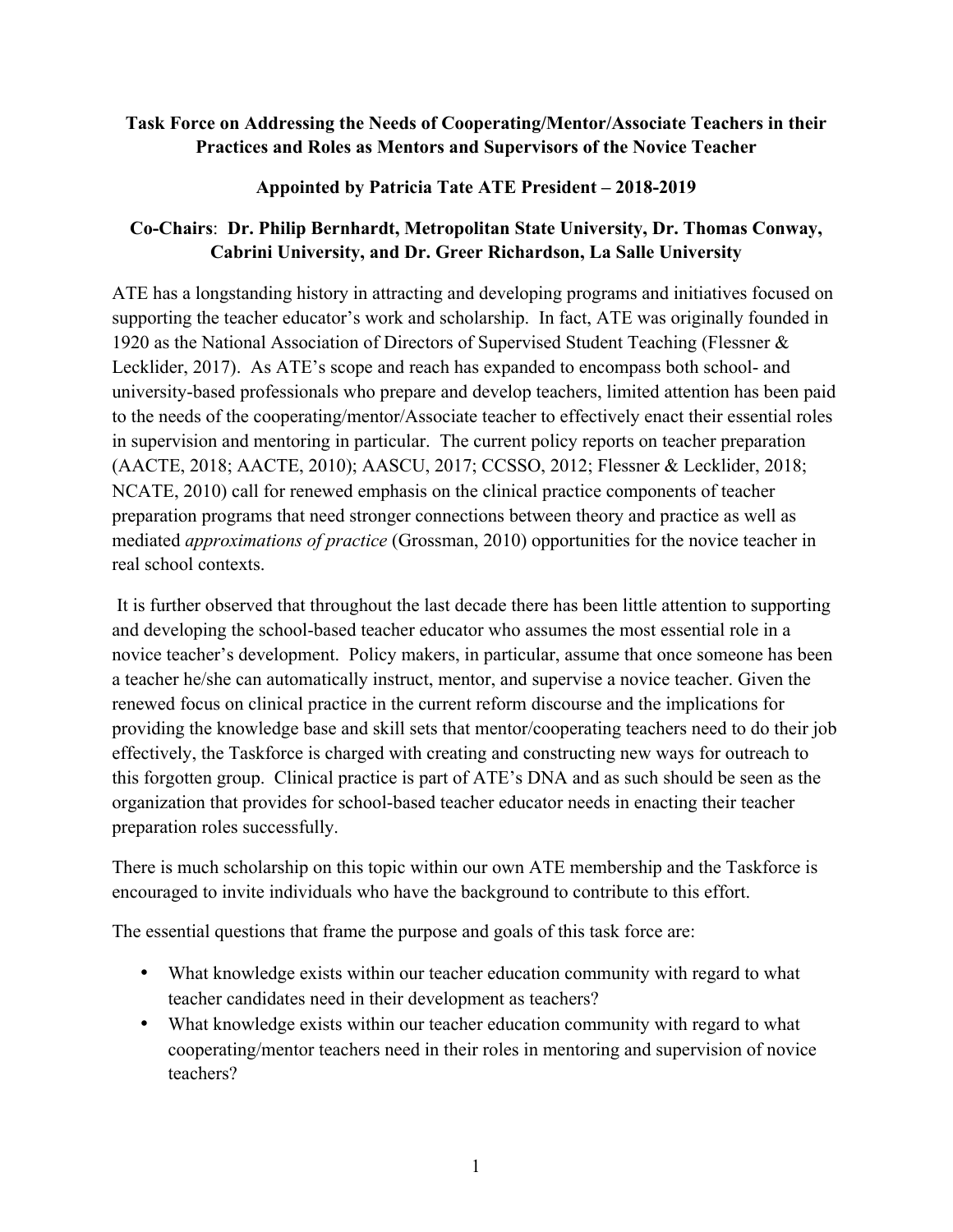- What implications does research about novice teacher needs have on practices of the cooperating/mentor teacher in preparation of teachers?
- How do we capture and articulate in a collaborative way the knowledge that schoolbased teacher educators hold with regard to their practices in mentoring and supervising developing teachers?
- How do we capture and articulate in a collaborate way the key skill-sets that schoolbased teacher educators enact with regard to their practices in mentoring and supervising developing teachers?
- Can ATE provide models for sharing knowledge, developing skill-sets, and essential practices in novice teacher development with optional designs that can be delivered in many ways such as: a) pre-conference settings or virtually, b) website site resources – such as best-practice briefs, and c) other creative social networking applications?
- Are there new partnership opportunities that ATE can seek in gaining approval of the models and protocol developed by the Taskforce from state and/or national groups (i.e. NEA, KDP) for some type of micro-credential that can be given to participants that acknowledges their professional development experience and acquisition of expertise with regard to mentoring and supervision of the novice teacher?

The purpose of this Taskforce is to develop models and protocol aimed to support school-based cooperating/mentors/associate teachers in their roles as educators of teacher candidates/novice teachers. Models and protocols developed by the Taskforce should encompass a foundational knowledge base associated with developmental needs of beginning teachers as well as a set of theoretical constructs that support enacted clinical practices. Models and protocols developed by the Taskforce should provide opportunities for the school-based mentor/supervisor to develop their own reflective practices and appropriate skills (i.e. opportunities to unpack their role through their own beliefs about teaching and learning, opportunities to practice and acquire new skills sets related to observation, conferencing and feedback strategies; opportunities to engage with teacher candidate assessment data as both formative and summative processes). Transformational learning processes that are part of the model designs should take into account the research on teacher development and cognitive change. Transformational learning processes should be articulated in the constructed models to verify how specially designed experiences (i.e. cases in ethical reasoning, practical inquiry, reflective forms of practice, mediated experiences/situated cognition, legitimate peripheral participation) allow for the cooperating/mentor/associate teacher to acquire orientations toward ethical professional practices in developing the novice teacher.

As part of the initial work of the Taskforce, I encourage knowledge sharing among the group and consensus building for what effective mentoring and supervision looks like in practice for the cooperating/mentor/associate teacher. In particular, the work of Sharon Feiman-Nemser (2012) in articulating her model of "educative mentoring" should be consulted as it provides a researchbased model of exemplary mentoring practices and makes the case for recognizing that how a